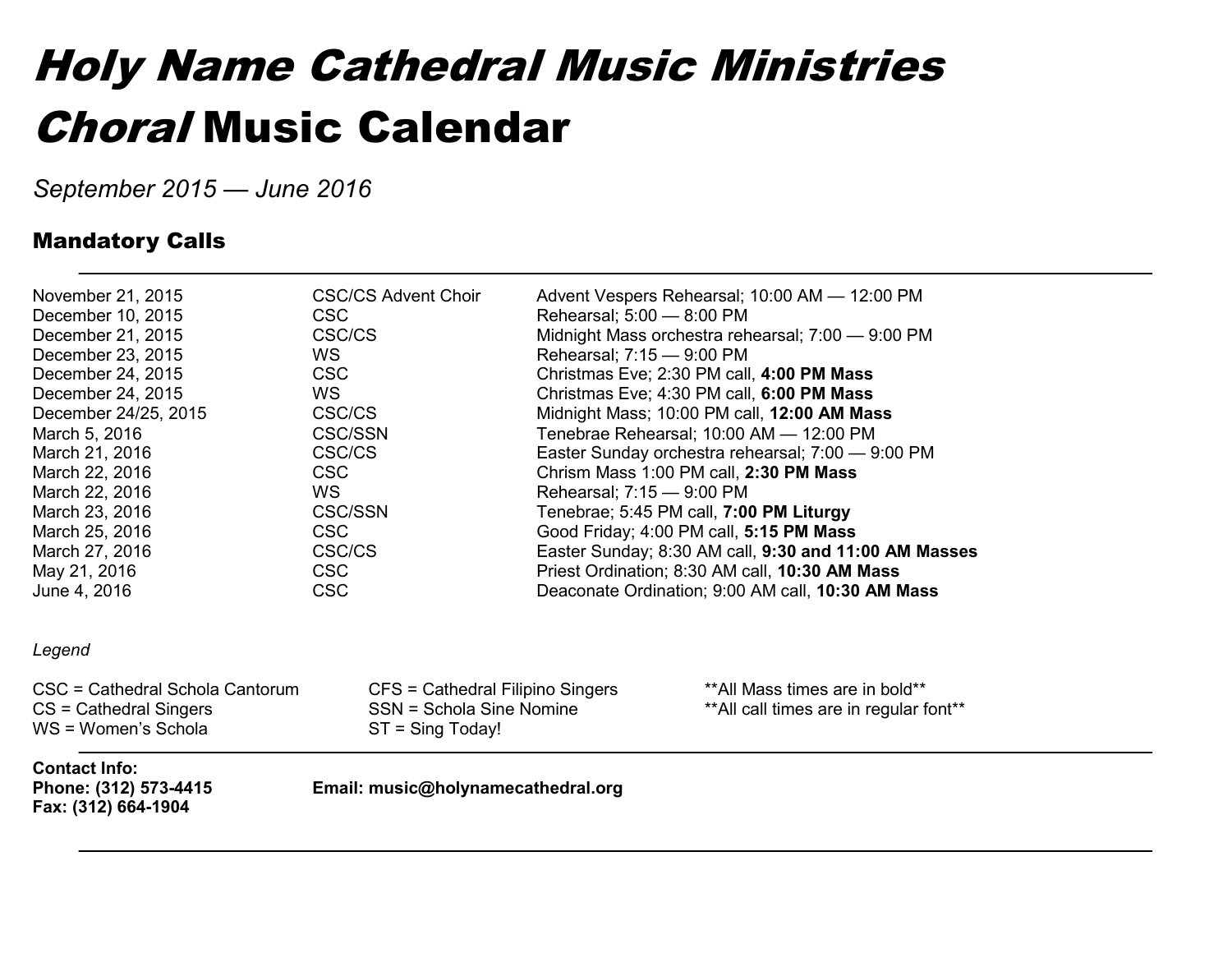#### Dates of Importance

| August 23, 2015               | Pallium Mass                                              |
|-------------------------------|-----------------------------------------------------------|
| August 30, 2015               | Golden Wedding Anniversary Mass                           |
| September 23, 2015            | CSC first rehearsal                                       |
| September 23, 2015            | CS first rehearsal                                        |
| September 28, 2015            | CFS first rehearsal                                       |
| September 29, 2015            | WS first rehearsal                                        |
| October 11, 2015              | Potluck following 11AM Mass                               |
| November 23, 2015             | CSC/CS rehearsal (Thanksgiving week)                      |
| November 26, 2015             | Thanksgiving (No rehearsals)                              |
| February 18, 2016             | Schola Sine Nomine Sign-up (TB of CS)                     |
| May 22, 2016 (Trinity Sunday) | CSC/CS/WS sing 11 AM Mass<br>Potluck following 11 AM Mass |

#### Holy Week at a Glance

| March 20, 2016 | Passion Sunday<br>CSC/CS: 8:30/9:30 & 11:00 |
|----------------|---------------------------------------------|
| March 21, 2016 | Orchestra Rehearsal                         |
|                | $CSC/CS: 7:00 - 9:00$                       |
| March 22, 2016 | Chrism Mass                                 |
|                | CSC: 1:00/2:30                              |
| March 23, 2016 | Tenebrae                                    |
|                | CSC/SSN: 5:45/7:00                          |
| March 24, 2016 | Holy Thursday                               |
|                | CSC/CS: 4:00/5:15                           |
| March 25, 2016 | Good Friday                                 |
|                | WS: 11:00/12:10                             |
|                | CSC: 4:00/5:15                              |
| March 26, 2016 | Easter Vigil                                |
|                | WS: 6:00/8:00                               |
| March 27, 2016 | Easter Sunday                               |
|                | CSC/CS: 8:30/9:30 & 11                      |
|                |                                             |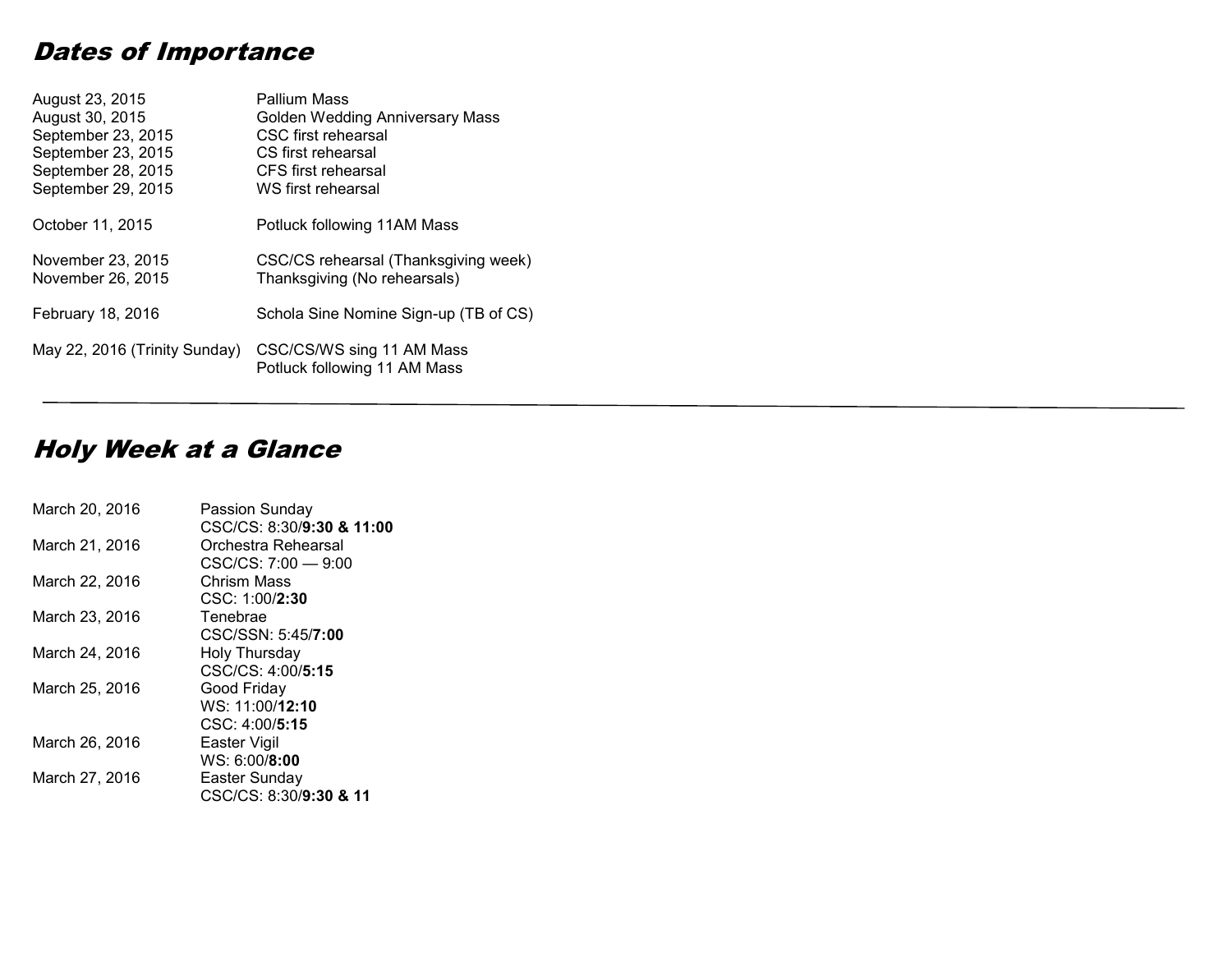## **August 2015**

| Sun                                                          | Mon            | <b>Tue</b>                                                                             | Wed            | Thu | Fri        | Sat              |
|--------------------------------------------------------------|----------------|----------------------------------------------------------------------------------------|----------------|-----|------------|------------------|
|                                                              |                |                                                                                        |                |     |            | $\mathbf{1}$     |
| 18th Sunday in OT<br>$\vert$ 2                               | $\overline{3}$ | $\overline{4}$                                                                         | $\mathfrak{S}$ | 6   | $\sqrt{7}$ | $\boldsymbol{8}$ |
| 19th Sunday in OT<br>$\vert$ 9                               | 10             | $1\sqrt{1}$                                                                            | 12             | 13  | 14         | 15               |
| 16 20th Sunday in OT                                         | 17             | Palium Mass +<br>$18\,$<br>Golden Wedding Anniver-<br>sary Mass Rehearsal<br>7:00/9:00 | 19             | 20  | 21         | $22\,$           |
| 23 21st Sunday in OT<br>Pallium Mass<br>CSC 12:30/2:00       | 24             | 25                                                                                     | 26             | 27  | $28\,$     | 29               |
| 30 22nd Sunday in OT<br>Golden Wedding Mass<br>CSC 1:00/2:30 | 31             |                                                                                        |                |     |            |                  |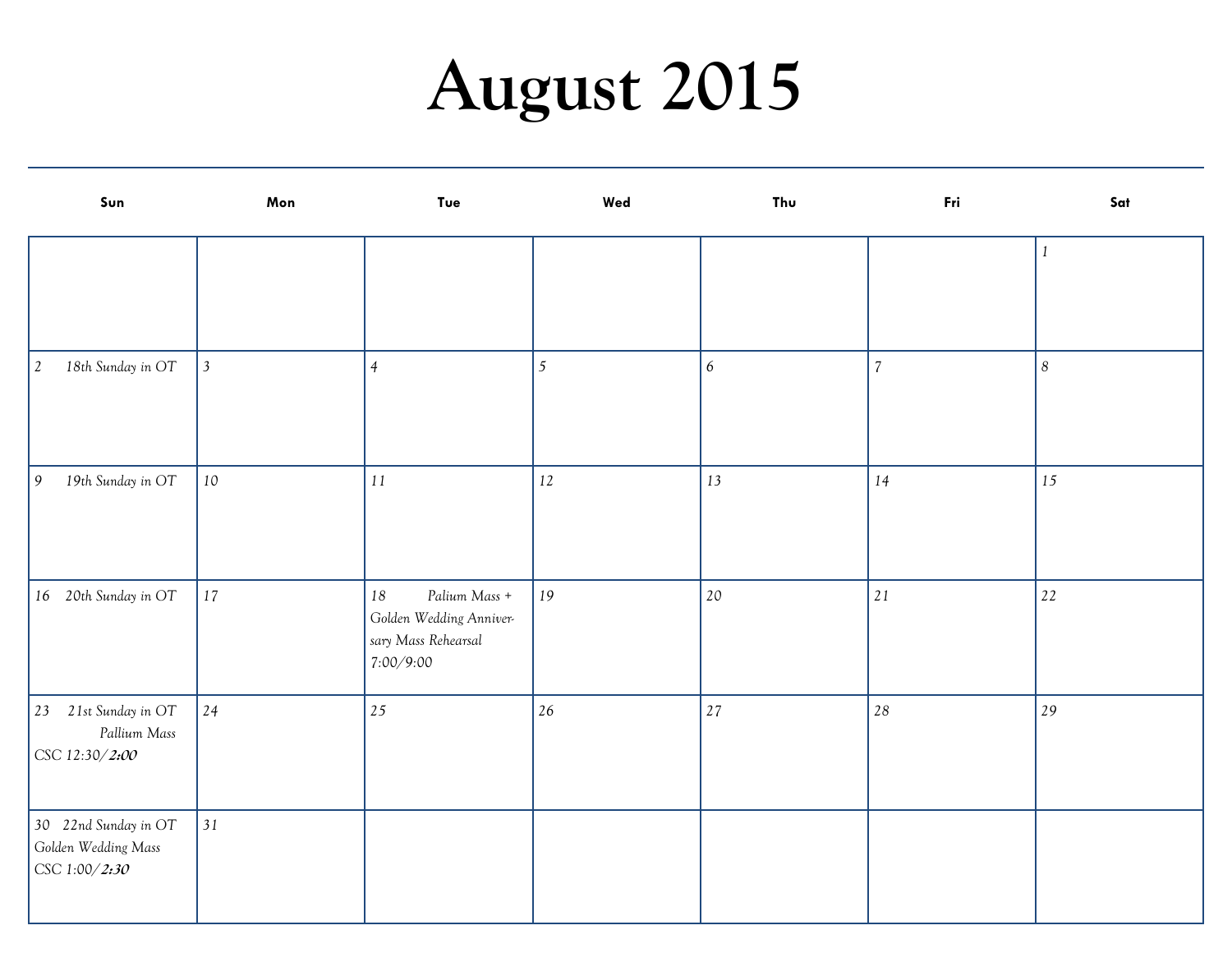### **September 2015**

| Sun                                     | Mon            | Tue              | Wed                           | Thu            | Fri            | Sat            |
|-----------------------------------------|----------------|------------------|-------------------------------|----------------|----------------|----------------|
|                                         |                | 1                | $\overline{2}$                | $\overline{3}$ | $\overline{4}$ | $\mathfrak{S}$ |
|                                         |                |                  |                               |                |                |                |
|                                         |                |                  |                               |                |                |                |
| 23rd Sunday in OT<br>6                  | $\overline{7}$ | $\boldsymbol{8}$ | 9                             | 10             | $11\,$         | 12             |
|                                         |                |                  |                               |                |                |                |
|                                         |                |                  |                               |                |                |                |
| 13 24th Sunday in OT                    | $14\,$         | 15               | $16\,$                        | 17             | $18\,$         | 19             |
|                                         |                |                  |                               |                |                |                |
|                                         |                |                  |                               |                |                |                |
| 20 25th Sunday in OT                    | 21             | $22\,$           | 23                            | 24             | 25             | 26             |
| CSC 8:30/9:30 + 11:00                   |                |                  | CSC 6:00/8:00<br>CS 7:00/9:00 |                |                |                |
| 27 26th Sunday in OT                    | $\sqrt{28}$    | 29               | $30\,$                        |                |                |                |
| CSC 8:45/9:30 + 11:00<br>CS 10:00/11:00 | CFS 6:00/8:00  | WS 7:15/9:00     | CSC 6:00/8:00<br>CS 7:00/9:00 |                |                |                |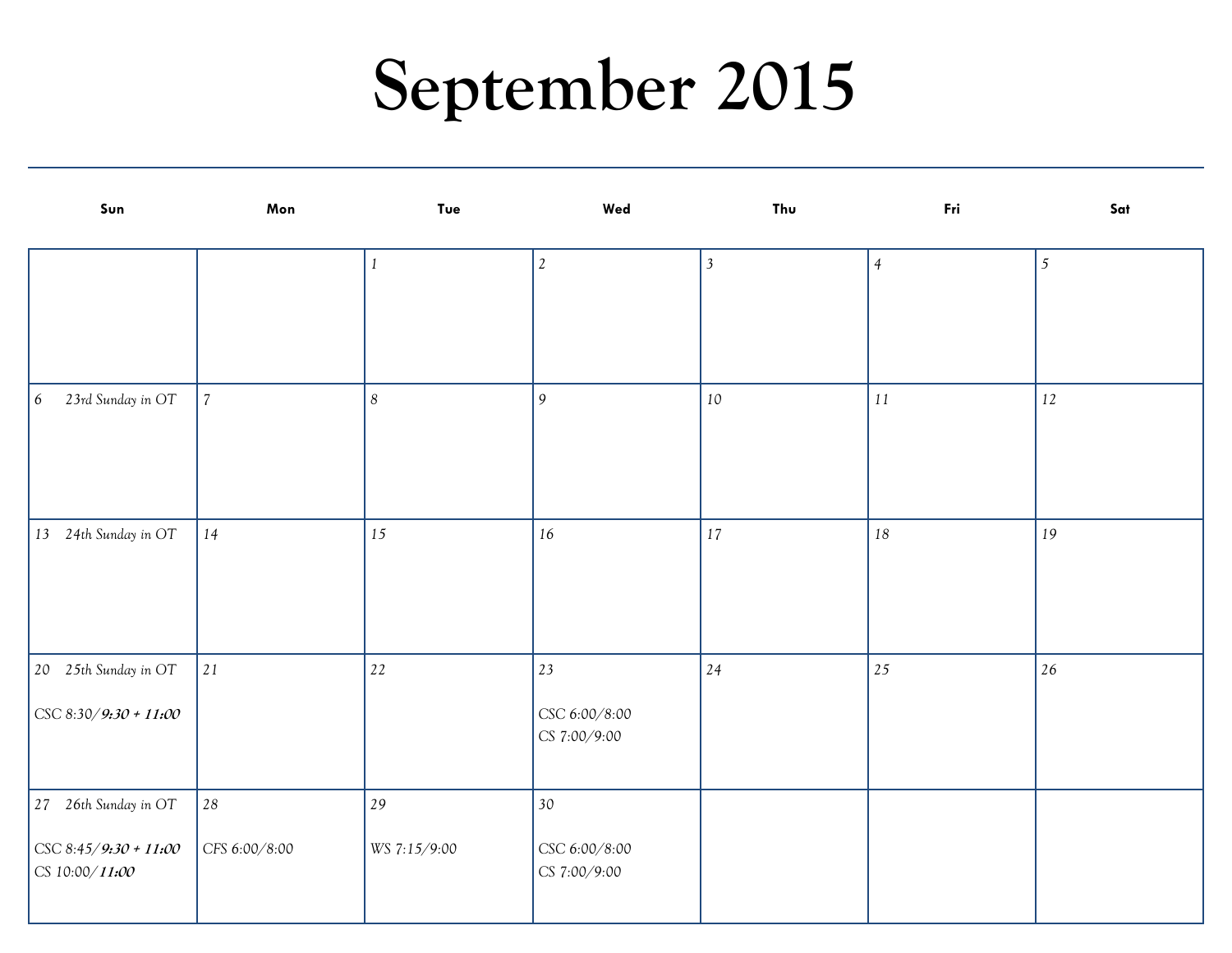#### **October 2015**

| Sun                                                           | Mon           | Tue          | Wed                           | Thu              | Fri        | Sat            |
|---------------------------------------------------------------|---------------|--------------|-------------------------------|------------------|------------|----------------|
|                                                               |               |              |                               |                  | $\sqrt{2}$ | $\mathfrak{Z}$ |
|                                                               |               |              |                               |                  |            |                |
|                                                               |               |              |                               |                  |            |                |
| 27th Sunday in OT<br>$\vert 4 \vert$                          | $\sqrt{5}$    | 6            | $\overline{7}$                | $\boldsymbol{8}$ | 9          | 10             |
| $\text{CSC } 8:45/9:30 + 11:00$                               | CFS 6:00/8:00 | WS 7:15/9:00 | CSC 6:00/8:00<br>CS 7:00/9:00 |                  |            | WS 3:45/5:15   |
| 11 28th Sunday in OT                                          | 12            | 13           | 14                            | 15               | 16         | 17             |
| $\big $ CSC 8:45/9:30 + 11:00<br>CS 10:00/11:00<br>All Choirs | CFS 6:00/8:00 | WS 7:15/9:00 | CSC 6:00/8:00<br>CS 7:00/9:00 |                  |            | CFS 3:30/5:15  |
| 18 29th Sunday in OT                                          | 19            | 20           | $2\sqrt{1}$                   | $22\,$           | 23         | 24             |
| $\big $ CSC 8:45/9:30 + 11:00<br>ST 4:00/5:15                 | CFS 6:00/8:00 | WS 7:15/9:00 | CSC 6:00/8:00<br>CS 7:00/9:00 |                  |            | WS 3:45/5:15   |
| 25 30th Sunday in OT                                          | 26            | $2\,7$       | 28                            | 29               | 30         | 31             |
| $\big $ CSC 8:45/9:30 + 11:00<br>CS 10:00/11:00               | CFS 6:00/8:00 | WS 7:15/9:00 | CSC 6:00/8:00<br>CS 7:00/9:00 |                  |            |                |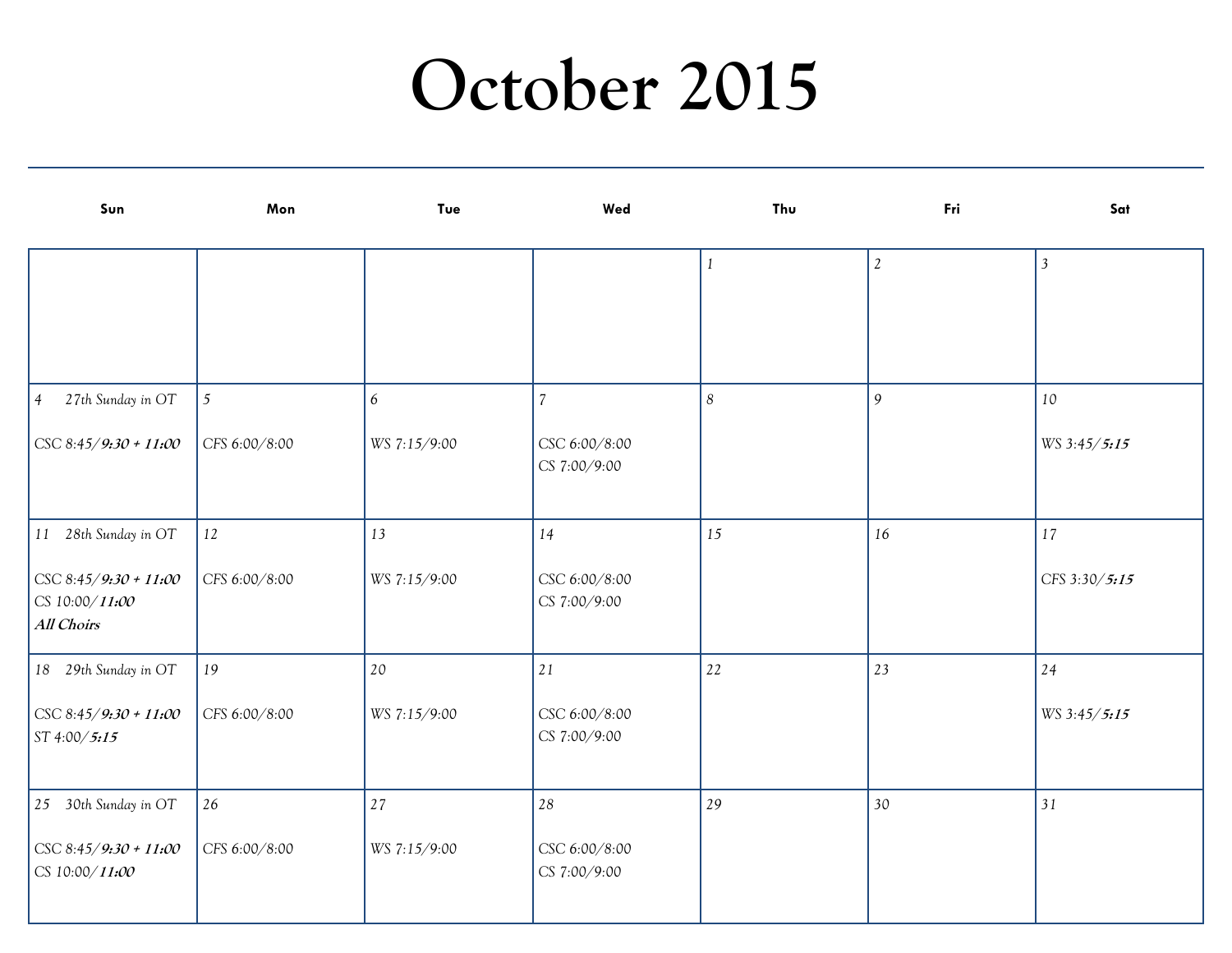### **November 2015**

| Sun                                                       | Mon                                            | Tue            | Wed                           | Thu                | Fri              | Sat                                                         |
|-----------------------------------------------------------|------------------------------------------------|----------------|-------------------------------|--------------------|------------------|-------------------------------------------------------------|
| $\vert$ 1<br>All Saints                                   | $\mathfrak{2}$<br>All Souls' Day               | $\mathfrak{Z}$ | $\overline{4}$                | $\mathfrak{S}$     | $\boldsymbol{6}$ | $\overline{7}$                                              |
| $\text{CSC } 8:45/9:30 + 11:00$                           | No calls                                       | WS 7:15/9:00   | CSC 6:00/8:00<br>CS 7:00/9:00 |                    |                  | WS 3:45/5:15                                                |
| 8 <br>32nd Sunday in OT                                   | 9                                              | 10             | 11                            | 12                 | 13               | 14                                                          |
| $\cos 8.45 / 9.30 + 11.00$<br>CS 10:00/11:00              | CFS 6:00/8:00                                  | WS 7:15/9:00   | CSC 6:00/8:00<br>CS 7:00/9:00 |                    |                  | CFS 3:30/5:15                                               |
| 15 33rd Sunday in OT                                      | 16                                             | 17             | 18                            | 19                 | 20               | 21                                                          |
| $\big $ CSC 8:45/9:30 + 11:00<br>ST 4:00/5:15             | CFS 6:00/8:00                                  | WS 7:15/9:00   | CSC 6:00/8:00<br>CS 7:00/9:00 |                    |                  | Advent Vespers Rehearsal<br>CSC 10:00/12:00<br>WS 3:45/5:15 |
| 22<br>Christ the King                                     | 23                                             | 24             | 25                            | 26<br>Thanksgiving | 27               | 28                                                          |
| $\big $ CSC 8:45/9:30 + 11:00<br>CS 10:00/11:00           | CFS 6:00/8:00<br>CSC 6:00/8:00<br>CS 7:00/9:00 | WS 7:15/9:00   |                               |                    |                  |                                                             |
| 29<br>Advent I                                            | 30                                             |                |                               |                    |                  |                                                             |
| $\big $ CSC 8:45/9:30 + 11:00<br>Advent Vespers 2:30/4:00 | CFS 6:00/8:00                                  |                |                               |                    |                  |                                                             |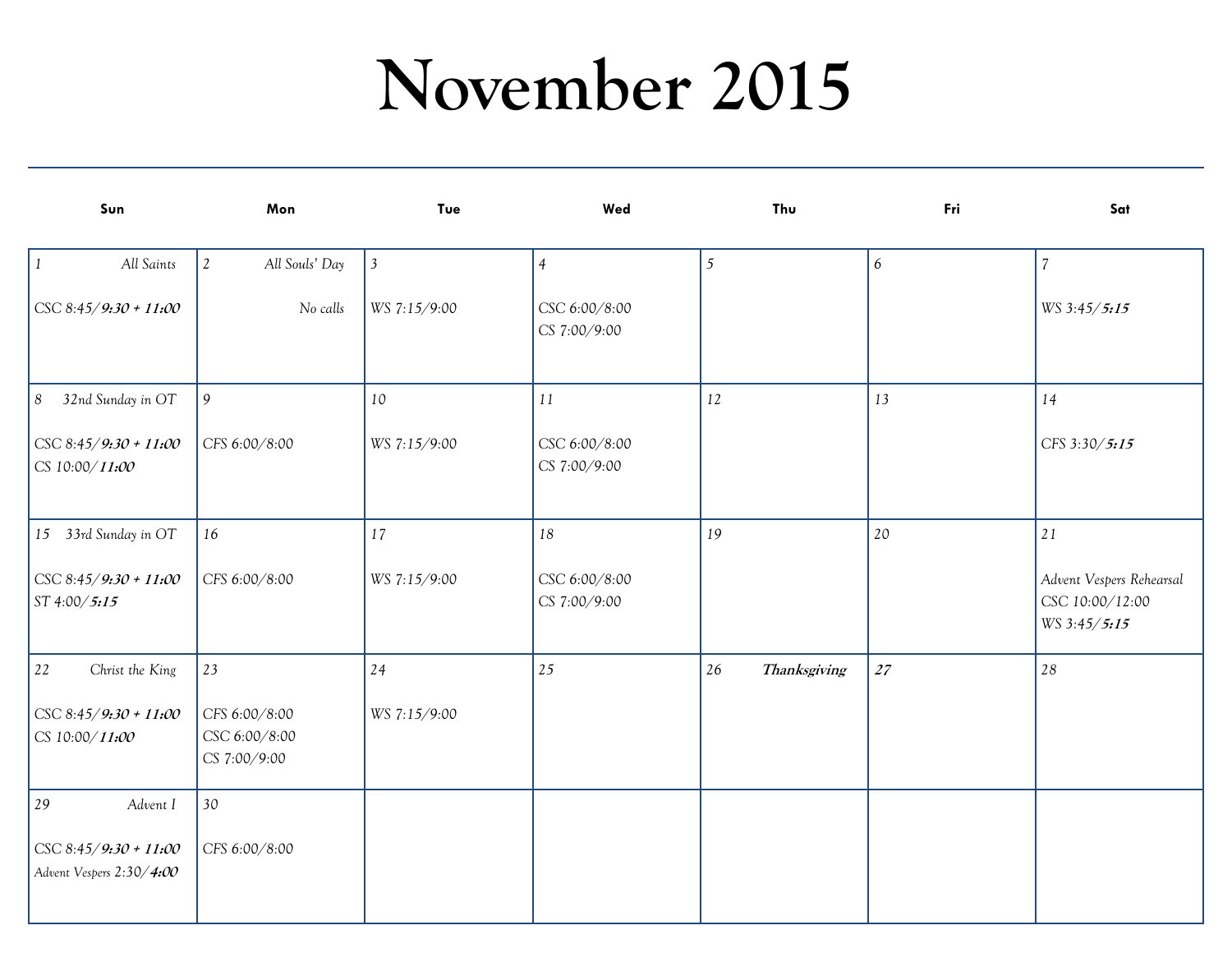#### **December 2015**

| Sun                                                                         | Mon                                               | Tue                           | Wed                           | Thu                                                    | Fri                     | Sat          |
|-----------------------------------------------------------------------------|---------------------------------------------------|-------------------------------|-------------------------------|--------------------------------------------------------|-------------------------|--------------|
|                                                                             |                                                   | $\mathbf{1}$                  | $\mathfrak{2}$                | $\mathfrak{Z}$                                         | $\overline{4}$          | 5            |
|                                                                             |                                                   | WS 7:15/9:00                  | CSC 6:00/8:00<br>CS 7:00/9:00 |                                                        |                         | WS 3:45/5:15 |
| 6 <sup>6</sup><br>Advent II                                                 | $\overline{7}$                                    | $\boldsymbol{8}$              | 9                             | 10                                                     | 11                      | 12           |
| $\big $ CSC 8:45/9:30 + 11:00<br>CS 10:00/11:00<br>Advent Vespers 2:30/4:00 | CFS 6:00/8:00                                     | WS 7:15/9:00                  | CSC 5:00/8:00<br>CS 7:00/9:00 |                                                        |                         |              |
| 13<br>Advent III                                                            | 14                                                | 15                            | 16                            | 17                                                     | 18                      | 19           |
| $\big $ CSC 8:45/9:30 + 11:00<br>Advent Vespers 2:30/4:00                   | CFS 6:00/8:00                                     | WS 7:15/9:00                  | CSC 6:00/8:00<br>CS 7:00/9:00 |                                                        |                         | WS 3:45/5:15 |
| 20<br>Advent IV                                                             | 21                                                | 22<br>Simbang Gabi            | 23                            | 24<br>Christmas Eve                                    | 25<br>Christmas         | 26           |
| $\big $ CSC 8:45/9:30 + 11:00<br>CS 10:00/11:00<br>Advent Vespers 2:30/4:00 | CFS 6:00/8:00<br>Orchestra Rehearsal<br>7:00/9:00 | CFS 5:00/7:00<br>WS 7:15/9:00 |                               | CSC 2:30/4:00<br>WS 4:30/6:00<br>CSC/CS 10:00/midnight | Octet 10:00/11:00+12:30 |              |
| 27<br>Holy Family Feast                                                     | 28                                                | 29                            | 30                            | 31                                                     |                         |              |
| Octet 8:30/9:30 + 11:00                                                     |                                                   |                               |                               |                                                        |                         |              |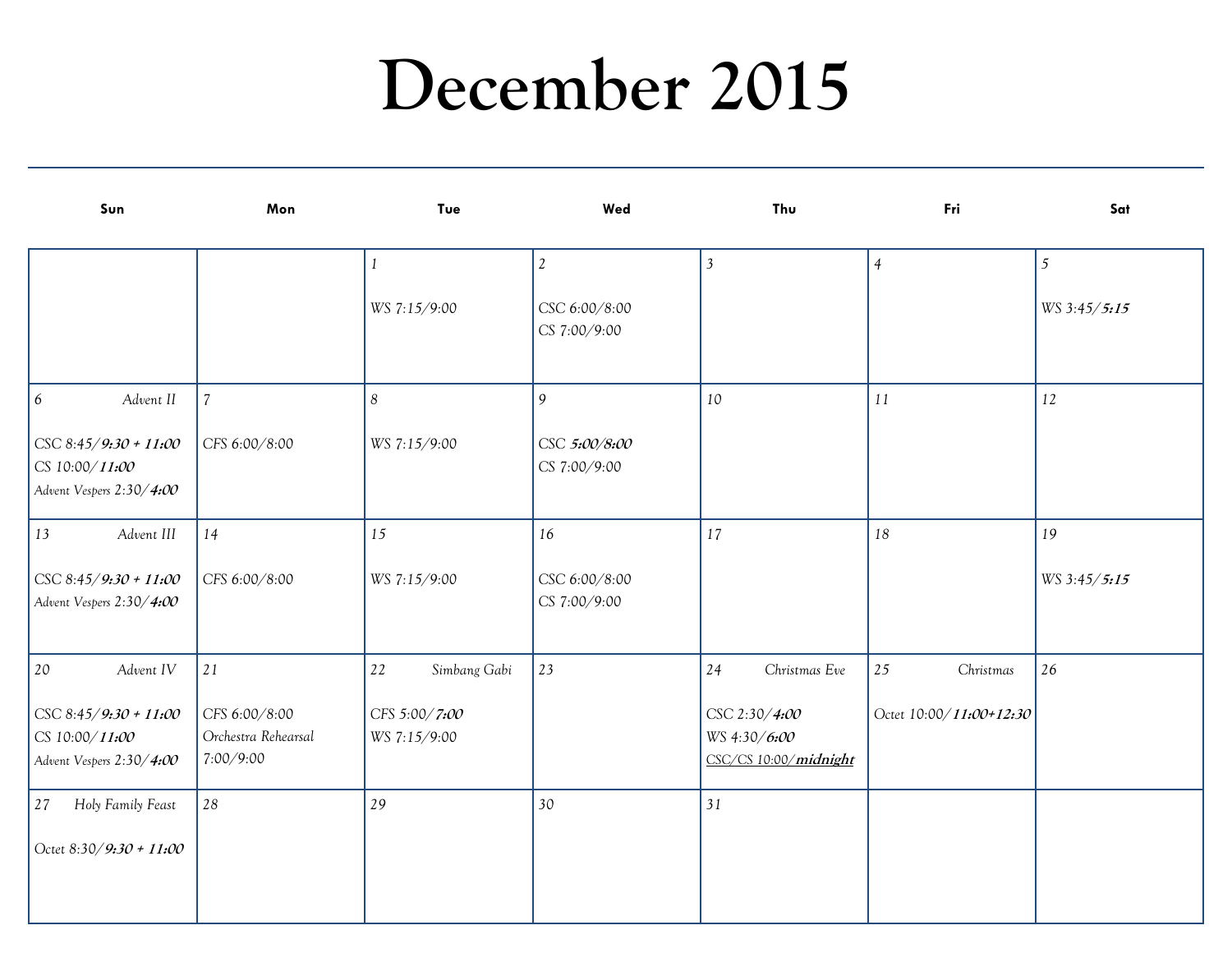# **January 2016**

| Sun                           | Mon            | Tue          | Wed                           | Thu            | Fri              | Sat                  |
|-------------------------------|----------------|--------------|-------------------------------|----------------|------------------|----------------------|
|                               |                |              |                               |                | $\mathbf{1}$     | $\sqrt{2}$           |
|                               |                |              |                               |                |                  |                      |
|                               |                |              |                               |                |                  |                      |
| $\vert$ 3<br>Epiphany         | $\overline{4}$ | 5            | 6                             | $\overline{7}$ | $\boldsymbol{8}$ | 9<br>Santo Nino Mass |
| Octet 8:30/9:30 + 11:00       | CFS 6:00/8:00  |              |                               |                |                  | CFS 9:00/11:00       |
| 10 Baptism of the Lord        | $11\,$         | 12           | 13                            | 14             | 15               | 16                   |
|                               |                |              |                               |                |                  |                      |
| 2nd Sunday in OT<br>17        | $18\,$         | 19           | 20                            | $2\sqrt{1}$    | 22               | 23                   |
| 3rd Sunday in OT<br>24        | 25             | $26\,$       | $27\,$                        | 28             | 29               | 30                   |
| $\big $ CSC 8:30/9:30 + 11:00 |                | WS 7:15/9:00 | CSC 6:00/8:00<br>CS 7:00/9:00 |                |                  |                      |
| 31<br>4th Sunday in OT        |                |              |                               |                |                  |                      |
| $\big $ CSC 8:45/9:30 + 11:00 |                |              |                               |                |                  |                      |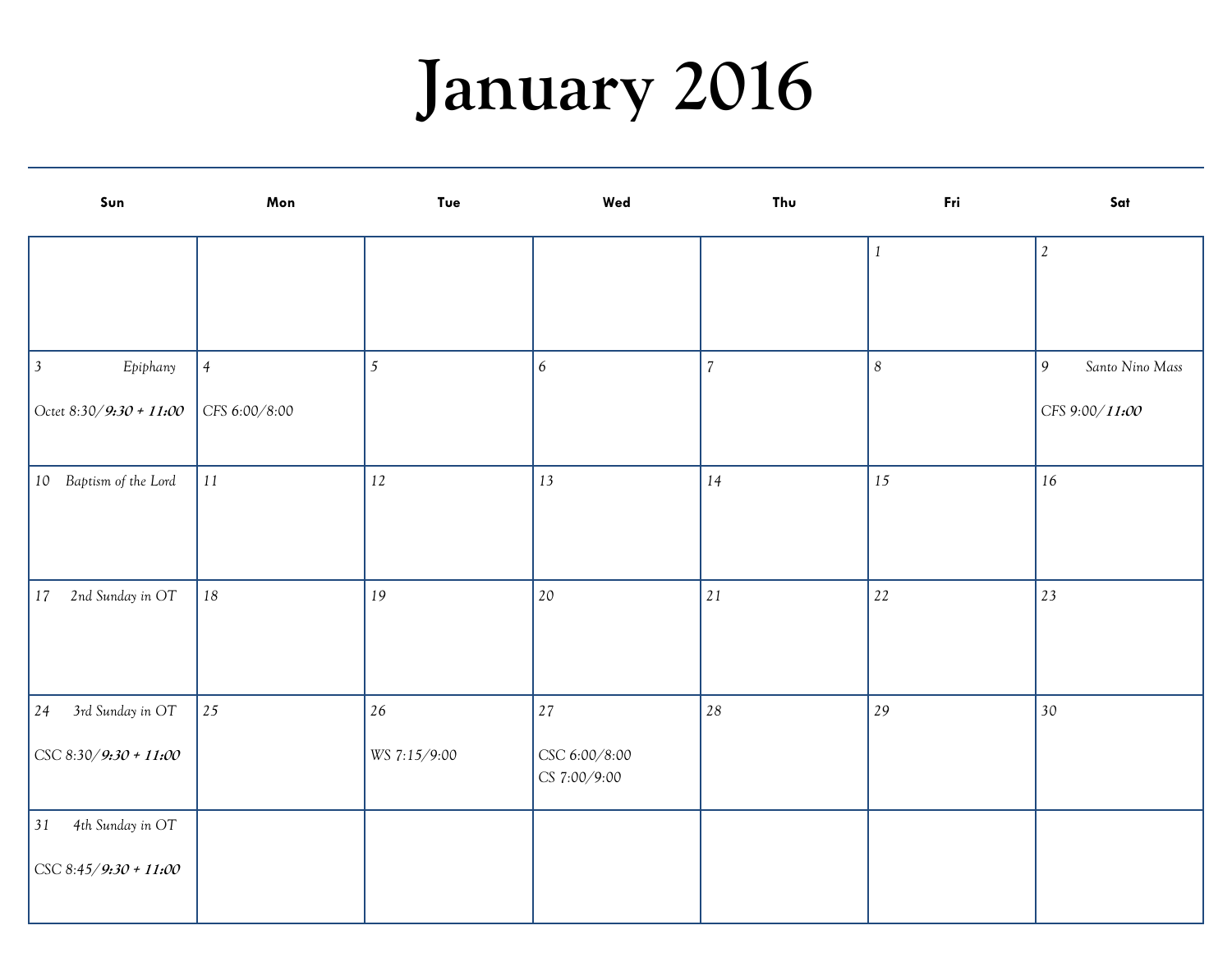# **February 2016**

| Sun                                                                                             | Mon              | Tue               | Wed                                                                                        | Thu            | Fri            | Sat              |
|-------------------------------------------------------------------------------------------------|------------------|-------------------|--------------------------------------------------------------------------------------------|----------------|----------------|------------------|
|                                                                                                 | $\mathbf{1}$     | $\mathbf{2}$      | $\overline{3}$                                                                             | $\overline{4}$ | $\mathfrak{S}$ | $\boldsymbol{6}$ |
|                                                                                                 |                  | WS 7:15/9:00      | CSC 6:00/8:00<br>CS 7:00/9:00                                                              |                |                | WS 3:45/5:15     |
| 5th Sunday in OT<br>$\overline{\mathcal{U}}$<br>$\big $ CSC 8:45/9:30 + 11:00<br>CS 10:00/11:00 | $\boldsymbol{8}$ | 9<br>WS 7:15/9:00 | Ash Wednesday<br>10<br>CSC 11:00/12:30<br>Octet 4:00/5:15<br>CSC 7:00/9:00<br>CS 7:00/9:00 | $11\,$         | 12             | 13               |
| 1st Sunday of Lent<br>14                                                                        | 15               | 16                | 17                                                                                         | $18\,$         | 19             | 20               |
| $CSC 8:45/9:30 + 11:00$                                                                         | CFS 6:00/8:00    | WS 7:15/9:00      | CSC 6:00/8:00<br>CS 7:00/9:00<br>SSN Sign-Up                                               |                |                | WS 3:45/5:15     |
| 21 2nd Sunday of Lent                                                                           | 22               | 23                | 24                                                                                         | 25             | 26             | 27               |
| $\big $ CSC 8:45/9:30 + 11:00<br>CS 10:00/11:00<br>ST 4:00/5:15                                 | CFS 6:00/8:00    | WS 7:15/9:00      | CSC 6:00/8:00<br>CS 7:00/9:00<br>SSN 9:00                                                  |                |                | CFS 3:30/5:15    |
| 28 3rd Sunday of Lent                                                                           | 29               |                   |                                                                                            |                |                |                  |
| $\big $ CSC 8:45/9:30 + 11:00                                                                   | CFS 6:00/8:00    |                   |                                                                                            |                |                |                  |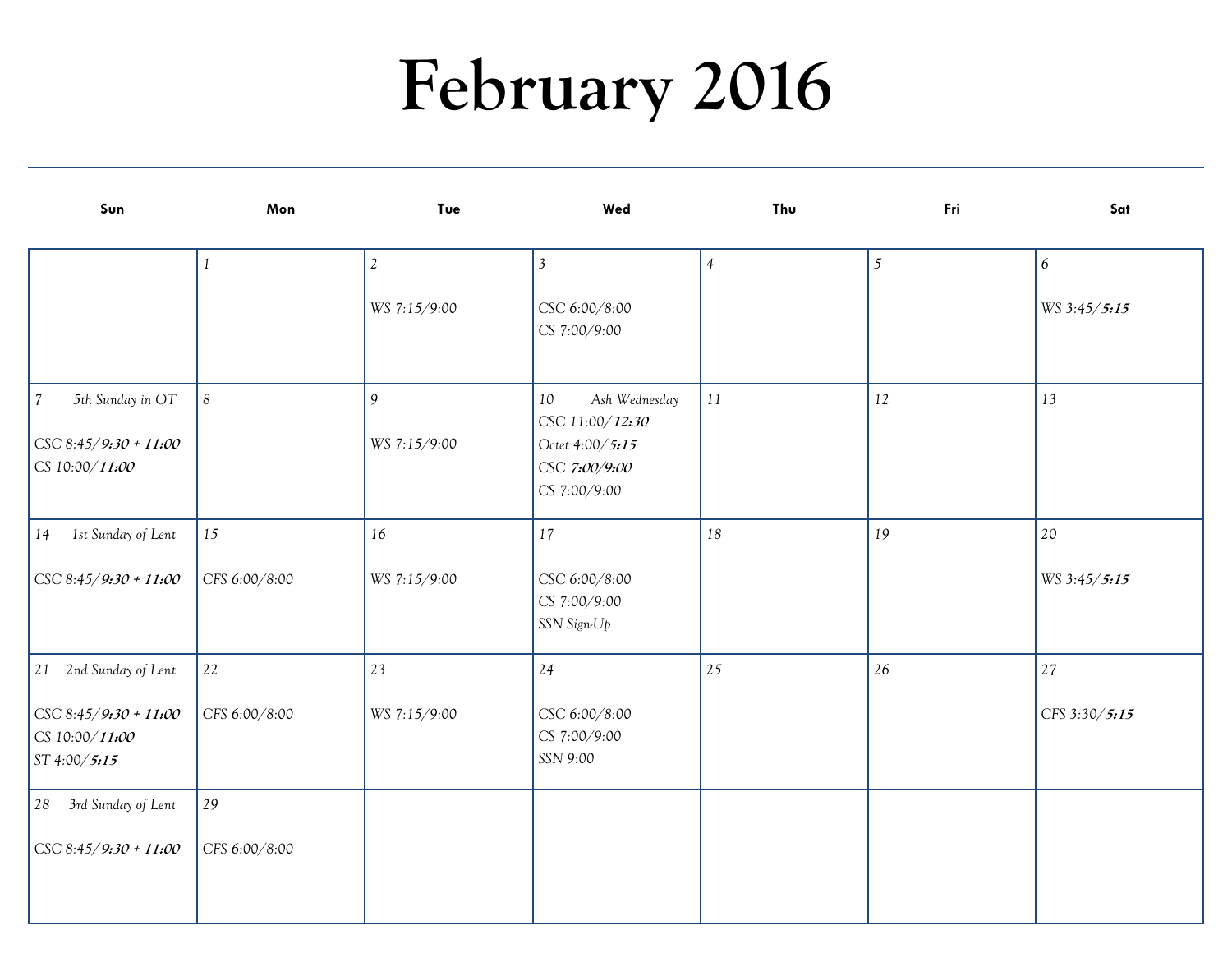# **March 2016**

| Sun                                                                                      | Mon                                                              | Tue                                                | Wed                                                         | Thu                                         | Fri                                                  | Sat                                                        |
|------------------------------------------------------------------------------------------|------------------------------------------------------------------|----------------------------------------------------|-------------------------------------------------------------|---------------------------------------------|------------------------------------------------------|------------------------------------------------------------|
|                                                                                          |                                                                  | WS 7:15/9:00                                       | $\mathfrak{2}$<br>CSC 6:00/8:00<br>CS 7:00/9:00<br>SSN 9:00 | $\mathfrak{Z}$                              | $\overline{4}$                                       | 5<br>Tenebrae Rehearsal<br>CSC 10:00/12:00<br>WS 3:45/5:15 |
| $6\overline{6}$<br>4th Sunday of Lent<br>$\big $ CSC 8:45/9:30 + 11:00<br>CS 10:00/11:00 | $\overline{7}$<br>CFS 6:00/8:00                                  | 8<br>WS 7:15/9:00                                  | 9<br>CSC 6:00/8:00<br>CS 7:00/9:00<br>SSN 9:00              | 10                                          | 11                                                   | 12<br>WS 3:45/5:15                                         |
| 13 5th Sunday of Lent<br>$\text{CSC } 8:45/9:30 + 11:00$                                 | 14<br>CFS 6:00/8:00                                              | 15<br>WS 7:15/9:00                                 | 16<br>CSC 6:00/8:00<br>CS 7:00/9:00<br>SSN 9:00             | 17                                          | 18                                                   | 19<br>CFS 3:30/5:15                                        |
| 20<br>Palm Sunday<br>$CSC + CS$<br>$8.30/9.30 + 11.00$<br>ST 4:00/5:15                   | 21<br>CFS 6:00/8:00<br>Orchestra Rehearsal<br>CSC + CS 7:00/9:00 | 22<br>Chrism Mass<br>CSC 1:00/2:30<br>WS 7:15/9:00 | 23<br>Tenebrae<br>CSC/SSN 5:45/7:00                         | 24<br>Holy Thursday<br>$CSC + CS$ 4:00/5:15 | 25<br>Good Friday<br>WS 11:00/12:10<br>CSC 4:00/5:15 | 26<br>Easter Vigil<br>WS 6:30/8:00                         |
| 27<br>Easter Sunday<br>$\csc$ + $\csc$<br>$8.30/9.30 + 11.00$                            | 28                                                               | 29                                                 | 30                                                          | 31                                          |                                                      |                                                            |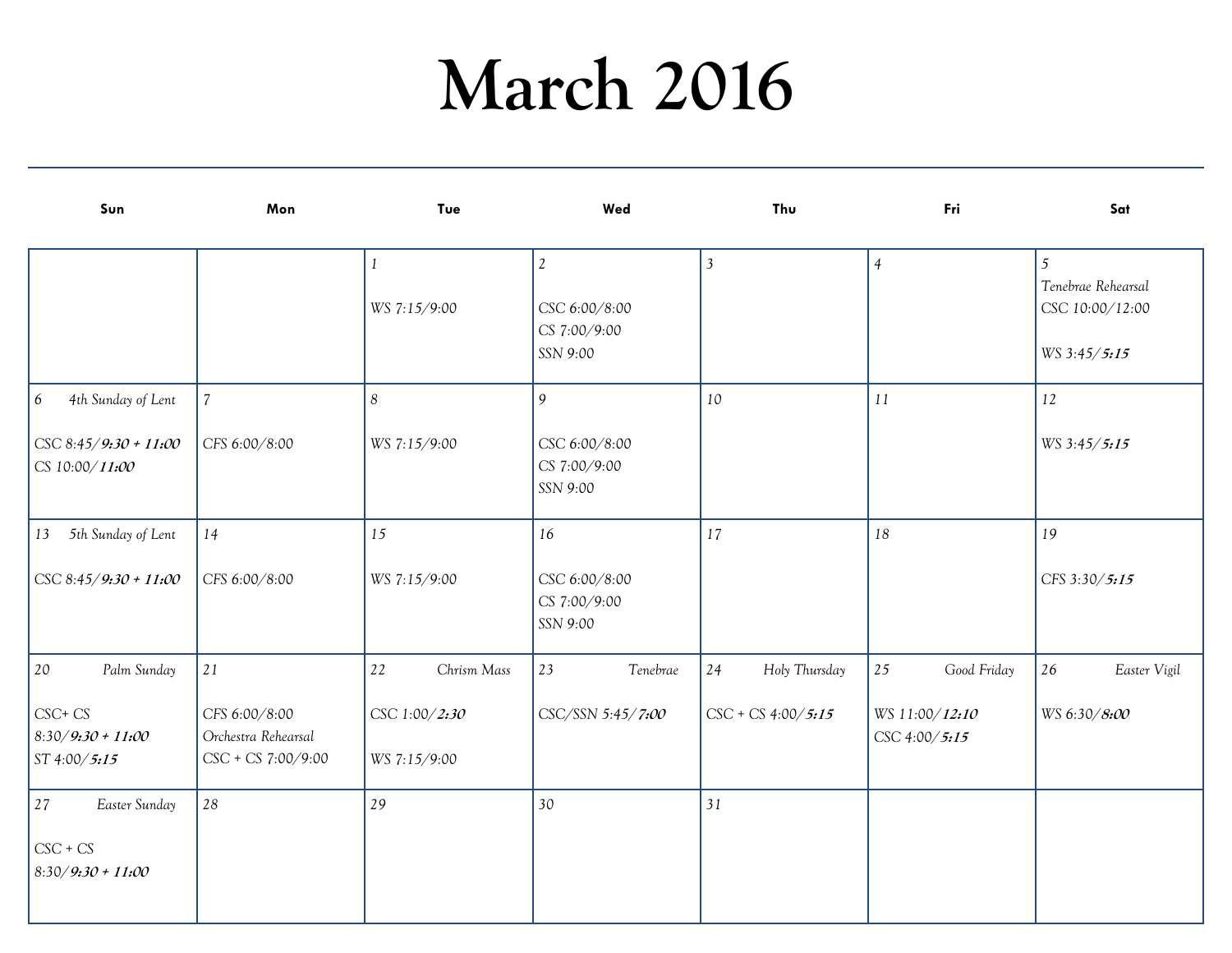# **April 2016**

| Sun                                   | Mon            | <b>Tue</b>   | Wed                           | Thu            | Fri              | Sat            |
|---------------------------------------|----------------|--------------|-------------------------------|----------------|------------------|----------------|
|                                       |                |              |                               |                | $\it 1$          | $\mathfrak{2}$ |
|                                       |                |              |                               |                |                  |                |
|                                       |                |              |                               |                |                  |                |
| 3 2nd Sunday of Easter                | $\overline{4}$ | 5            | 6                             | $\overline{7}$ | $\boldsymbol{8}$ | 9              |
|                                       |                |              |                               |                |                  |                |
|                                       |                |              |                               |                |                  |                |
| 10 3rd Sunday of Easter               | $11\,$         | 12           | 13                            | 14             | 15               | 16             |
| $\text{CSC } 8:30/9:30 + 11:00$       |                |              |                               |                |                  |                |
|                                       |                |              |                               |                |                  |                |
| 17 4th Sunday of Easter               | $18\,$         | 19           | $20\,$                        | $2\sqrt{1}$    | $22\,$           | 23             |
| CSC 8:30/9:30 + 11:00<br>ST 4:00/5:15 | CFS 6:00/8:00  | WS 7:15/9:00 | CSC 6:00/8:00<br>CS 7:00/9:00 |                |                  |                |
|                                       |                |              |                               |                |                  |                |
| 24 5th Sunday of Easter               | 25             | 26           | $27\,$                        | 28             | 29               | 30             |
| CSC 8:45/9:30 + 11:00                 | CFS 6:00/8:00  | WS 7:15/9:00 | CSC 6:00/8:00                 |                |                  | WS 3:45/5:15   |
| CS 10:00/11:00                        |                |              | CS 7:00/9:00                  |                |                  |                |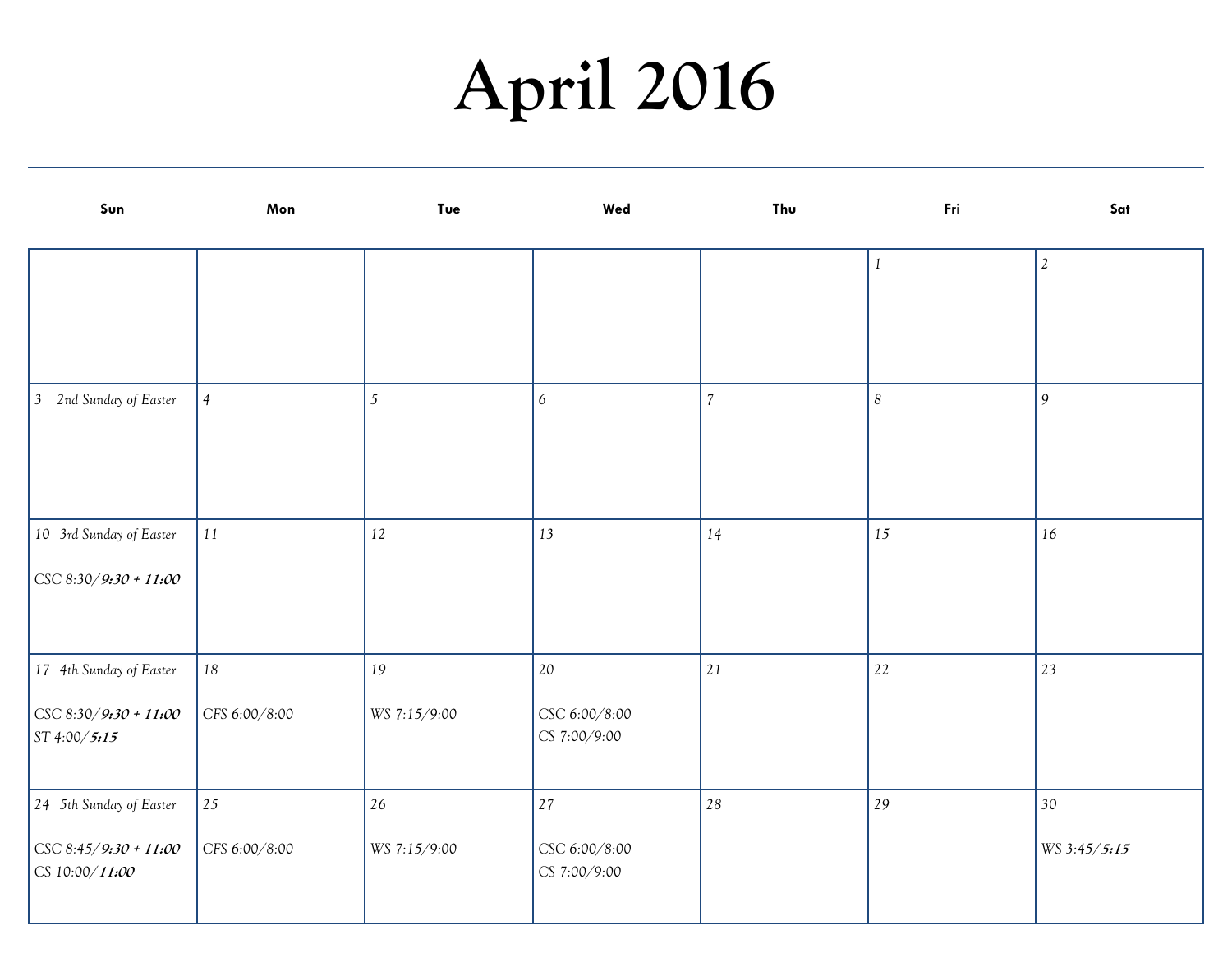# **May 2016**

| Sun                                                                           | Mon            | Tue                                            | Wed                           | Thu | Fri | Sat                                 |
|-------------------------------------------------------------------------------|----------------|------------------------------------------------|-------------------------------|-----|-----|-------------------------------------|
| 1 6th Sunday of Easter                                                        | $\mathfrak{2}$ | $\overline{3}$                                 | $\overline{4}$                | 5   | 6   | $\overline{7}$                      |
| CSC 8:45/9:30 + 11:00                                                         | CFS 6:00/8:00  | WS 7:15/9:00                                   | CSC 6:00/8:00<br>CS 7:00/9:00 |     |     | CFS 3:30/5:15                       |
| 8 Ascension of the Lord                                                       | 9              | 10                                             | 11                            | 12  | 13  | 14                                  |
| $\text{CSC } 8:45/9:30 + 11:00$<br>CS 10:00/11:00                             | CFS 6:00/8:00  | WS 7:15/9:00                                   | CSC 6:00/8:00<br>CS 7:00/9:00 |     |     | WS 3:45/5:15                        |
| 15<br>Pentecost                                                               | 16             | 17                                             | 18                            | 19  | 20  | 21                                  |
| $\text{CSC } 8:45/9:30 + 11:00$<br>ST 4:00/5:15                               | CFS 6:00/8:00  | WS 7:15/9:00                                   |                               |     |     | Priest Ordination<br>CSC 8:30/10:30 |
| 22<br>The Holy Trinity                                                        | 23             | 24                                             | 25                            | 26  | 27  | 28                                  |
| CSC 8:45/9:15 + 11:00<br>CS/WS/CFS 10:00/11:00<br>All Choirs<br>Potluck-12:00 | CFS 6:00/8:00  | WS 7:15/9:00                                   |                               |     |     | CFS 3:30/5:15                       |
| 29<br>Corpus Christi<br>CSC 11:00/12:30<br>Procession-1:30                    | 30             | 31<br>Confirmation<br>CSC 7:00<br>WS 7:15/9:00 |                               |     |     |                                     |
|                                                                               |                |                                                |                               |     |     |                                     |